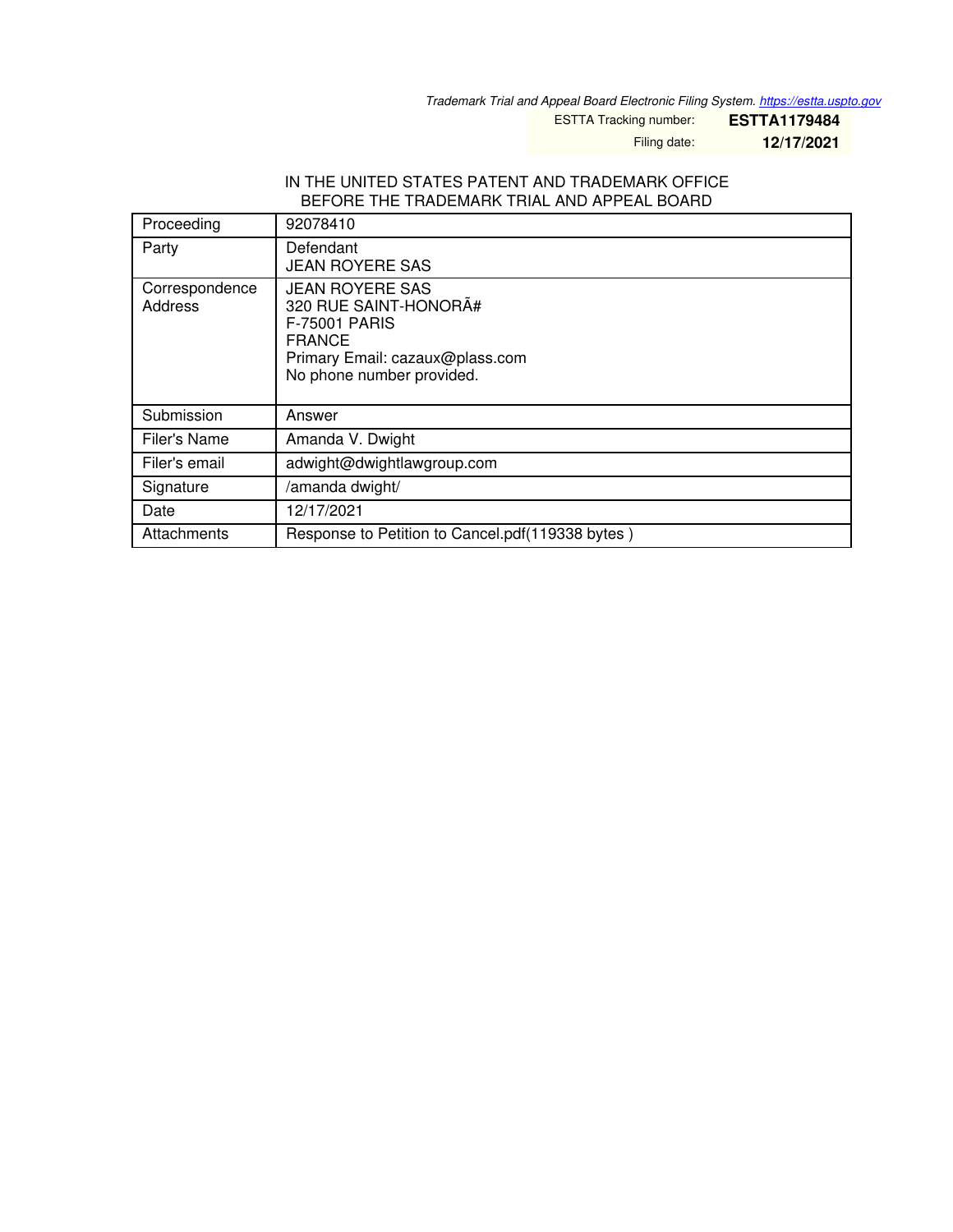## IN THE UNITED STATES PATENT AND TRADEMARK OFFICE BEFORE THE TRADEMARK TRIAL AND APPEAL BOARD

| <b>EDITION MODERN</b>  |  |
|------------------------|--|
| Petitioner,            |  |
| V.                     |  |
| <b>JEAN ROYERE SAS</b> |  |
| Registrant             |  |
|                        |  |

**Opposition No.:** 92078410 ) **Registration No.: 6197569 Mark: JEAN ROYERE** 

# **REGISTRANT'S RESPONSE TO PETITIONER'S PETITION TO CANCEL**

 Registrant, Jean Royere SAS ("Registrant"), by and through its counsel, for its Response to Edition Modern ("Petitioner") in the above proceeding, states as follows:

1. Registrant has insufficient knowledge or information as to the truth of the allegations of Paragraph 1 and therefore denies them.

2. Registrant states that Registration No. 6197569 (designated Application Serial No. 79275179) speaks for itself and denies the allegations of Paragraph 2 that are inconsistent with the same.

3. Registrant states that International Registration No. 1506049 speaks for itself and denies the allegations of Paragraph 3 that are inconsistent with the same.

- 4. Registrant admits the allegations of Paragraph 4.
- 5. Registrant denies the allegations of Paragraph 5.
- 6. Registrant denies the allegations of Paragraph 6.
- 7. Registrant denies the allegations of Paragraph 7.
- 8. Registrant denies the allegations of Paragraph 8.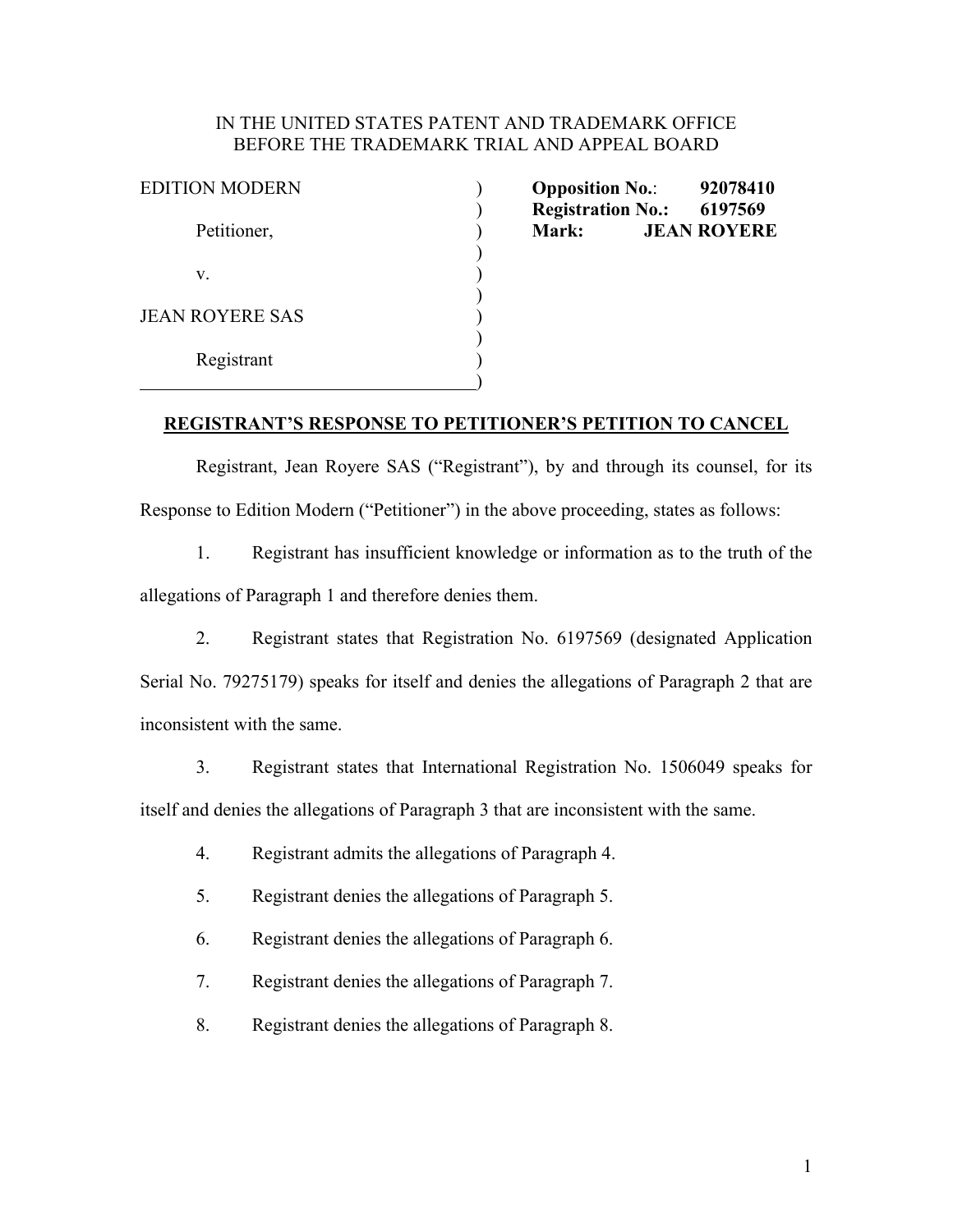9. Registrant admits it has sent communications to Petitioner regarding Petitioner's infringement of Registrant's intellectual properties. Registrant denies the remaining allegations of Paragraph 9.

10. Registrant denies the allegations of Paragraph 10.

### **Affirmative Defenses**

In further answer to Petitioner's Petition, Registrant asserts that:

Affirmative Defense No. 1: Petitioner's alleged use of "JEAN ROYERE" does not constitute trademark use.

Affirmative Defense No. 2: The Petition is barred by the doctrine of unclean hands. Any use or registration of the JEAN ROYERE name by Petitioner violates Section 2(a) of the Trademark Act, 15 U.S.C. §1052(a), Section 43(a) of the Lanham Act, and California Civil Code § 3344.

 Registrant reserves the right to rely on such other and further affirmative defenses as may be supported by the facts to be determined through full and complete discovery and to amend their Response to assert such affirmative defenses.

 WHEREFORE, Registrant contends that the Petition is groundless and baseless in fact. Registrant denies Petitioner is entitled to the relief which it seeks and Registrant affirmatively asserts it is entitled to maintain its registration for its JEAN ROYERE mark on the Principal Register of the United States Patent and Trademark Office. Therefore, Registrant requests (1) the dismissal of the Petition to Cancel with prejudice; (2) that judgment be entered in favor of Registrant on all its claims and defenses; and (3) that Registrant be rewarded such other and further relief as the Trademark Trial and Appeal Board deems just and proper.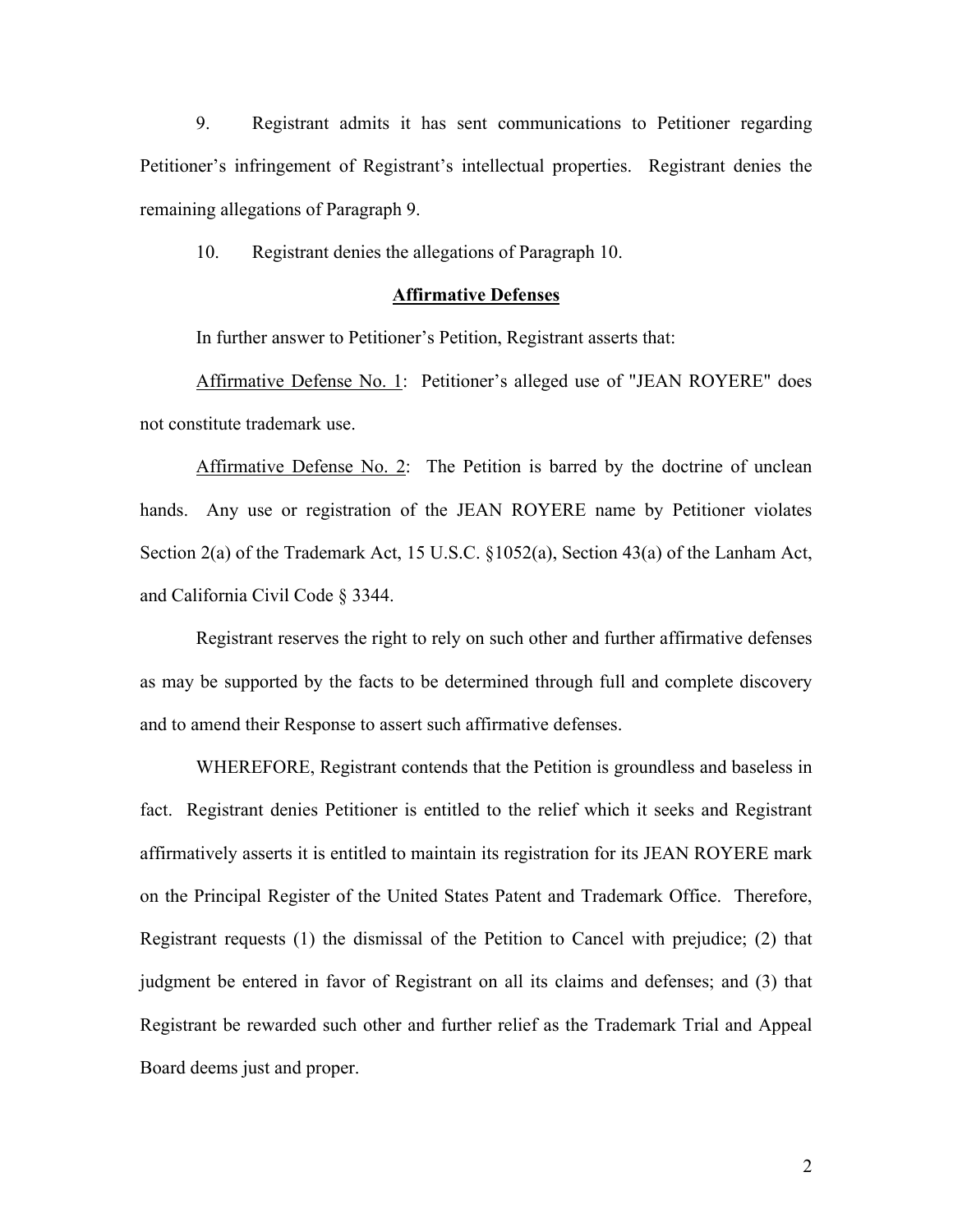Respectfully submitted,

Dated: December 17, 2021 By: /amanda dwight/

 Amanda V. Dwight, Esq. Dwight Law Group 2603 Main Street, Suite 200 Irvine, CA 92614 (949) 515-0003 (949) 266-8680 (Fax) adwight@dwightlawgroup.com Attorneys for Registrant